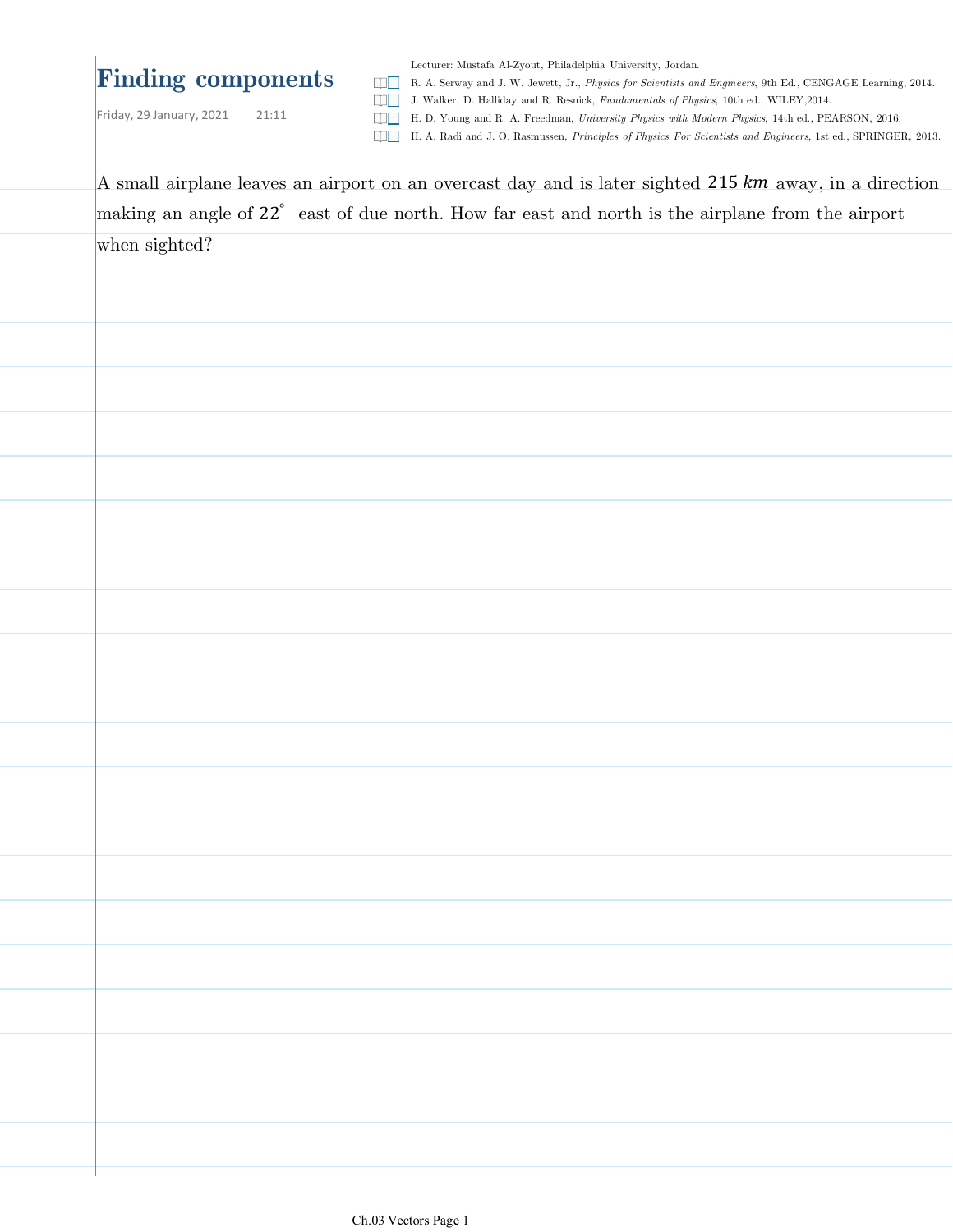| Finding magnitude and direction-1<br>Friday, 29 January, 2021<br>21:33 | Lecturer: Mustafa Al-Zyout, Philadelphia University, Jordan.<br>R. A. Serway and J. W. Jewett, Jr., Physics for Scientists and<br>$Engineers, 9th$ Ed., CENGAGE Learning, 2014.<br>J. Walker, D. Halliday and R. Resnick, Fundamentals of Physics, 10th<br>ed., WILEY, 2014. |
|------------------------------------------------------------------------|------------------------------------------------------------------------------------------------------------------------------------------------------------------------------------------------------------------------------------------------------------------------------|
| A person walks 3 km due east and then $2 km$ due                       | H. D. Young and R. A. Freedman, University Physics with Modern<br>$Physics, \,14\mbox{th}$ ed., PEARSON, 2016.                                                                                                                                                               |
| north. What is his displacement vector?                                | [J] H. A. Radi and J. O. Rasmussen, Principles of Physics For Scientists<br>$and$ $Engineers$ ,1st ed., SPRINGER, 2013.                                                                                                                                                      |
|                                                                        |                                                                                                                                                                                                                                                                              |
|                                                                        |                                                                                                                                                                                                                                                                              |
|                                                                        |                                                                                                                                                                                                                                                                              |
|                                                                        |                                                                                                                                                                                                                                                                              |
|                                                                        |                                                                                                                                                                                                                                                                              |
|                                                                        |                                                                                                                                                                                                                                                                              |
|                                                                        |                                                                                                                                                                                                                                                                              |
|                                                                        |                                                                                                                                                                                                                                                                              |
|                                                                        |                                                                                                                                                                                                                                                                              |
|                                                                        |                                                                                                                                                                                                                                                                              |
|                                                                        |                                                                                                                                                                                                                                                                              |
|                                                                        |                                                                                                                                                                                                                                                                              |
|                                                                        |                                                                                                                                                                                                                                                                              |
|                                                                        |                                                                                                                                                                                                                                                                              |
|                                                                        |                                                                                                                                                                                                                                                                              |
|                                                                        |                                                                                                                                                                                                                                                                              |
|                                                                        |                                                                                                                                                                                                                                                                              |
|                                                                        |                                                                                                                                                                                                                                                                              |
|                                                                        |                                                                                                                                                                                                                                                                              |
|                                                                        |                                                                                                                                                                                                                                                                              |
|                                                                        |                                                                                                                                                                                                                                                                              |
|                                                                        |                                                                                                                                                                                                                                                                              |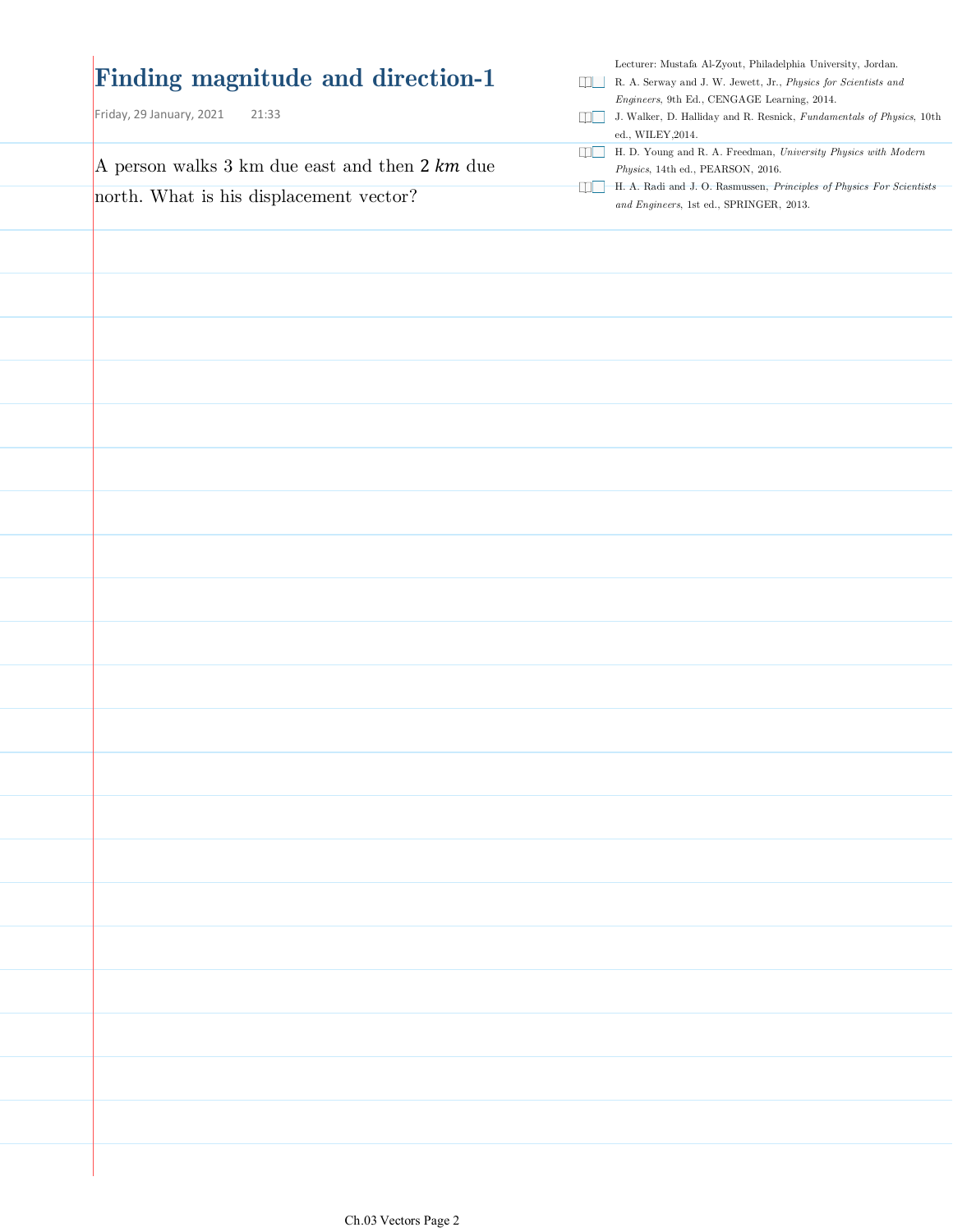### **Finding magnitude and direction-2**

Friday, 29 January, 2021 21:33

A cross-country skier skis  $1 km$  north and then  $2 km$ east on a horizontal snowfield. How far and in what direction is she from the starting point?

Lecturer: Mustafa Al-Zyout, Philadelphia University, Jordan.

- R. A. Serway and J. W. Jewett, Jr., *Physics for Scientists and Engineers*, 9th Ed., CENGAGE Learning, 2014.
- J. Walker, D. Halliday and R. Resnick, *Fundamentals of Physics*, 10th ed., WILEY,2014.
- H. D. Young and R. A. Freedman, *University Physics with Modern Physics*, 14th ed., PEARSON, 2016.
- H. A. Radi and J. O. Rasmussen, *Principles of Physics For Scientists and Engineers*, 1st ed., SPRINGER, 2013.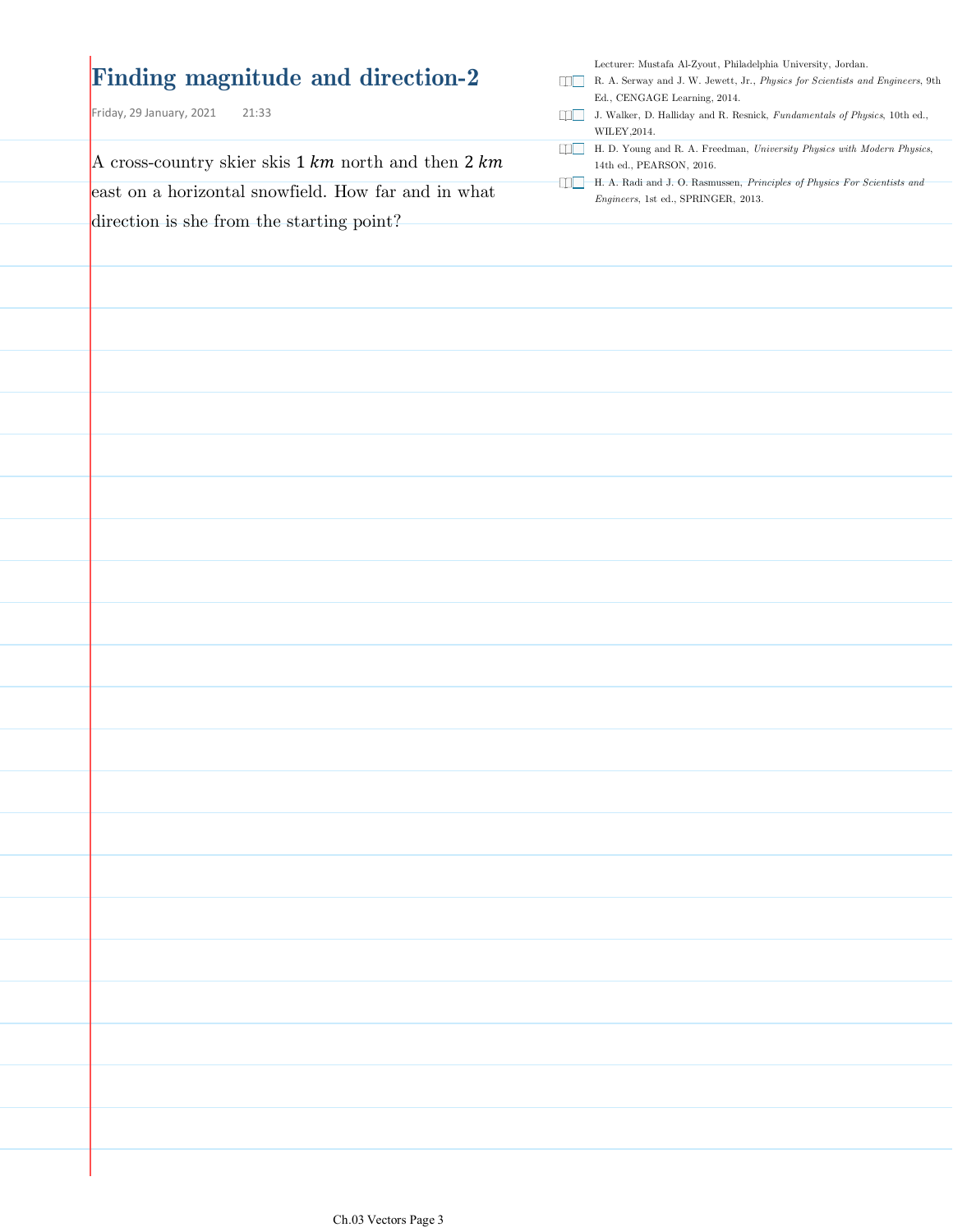Sunday, 13 June, 2021 15:18

Lecturer: Mustafa Al-Zyout, Philadelphia University, Jordan.

R. A. Serway and J. W. Jewett, Jr., *Physics for Scientists and Engineers*, 9th Ed., CENGAGE Learning, 2014.

J. Walker, D. Halliday and R. Resnick, *Fundamentals of Physics*, 10th ed., WILEY,2014.

H. D. Young and R. A. Freedman, *University Physics with Modern Physics*, 14th ed., PEARSON, 2016.

H. A. Radi and J. O. Rasmussen, *Principles of Physics For Scientists and Engineers*, 1st ed., SPRINGER, 2013.

Given the following three displacements:

 $\vec{A} = 72.4 \, m$ , 32 $\degree$  East of North  $\overrightarrow{B}$  = 57.3 m, 36° South of West  $\vec{\mathcal{C}} = 17.8$  m, South

Find the magnitude and direction of the resultant displacement.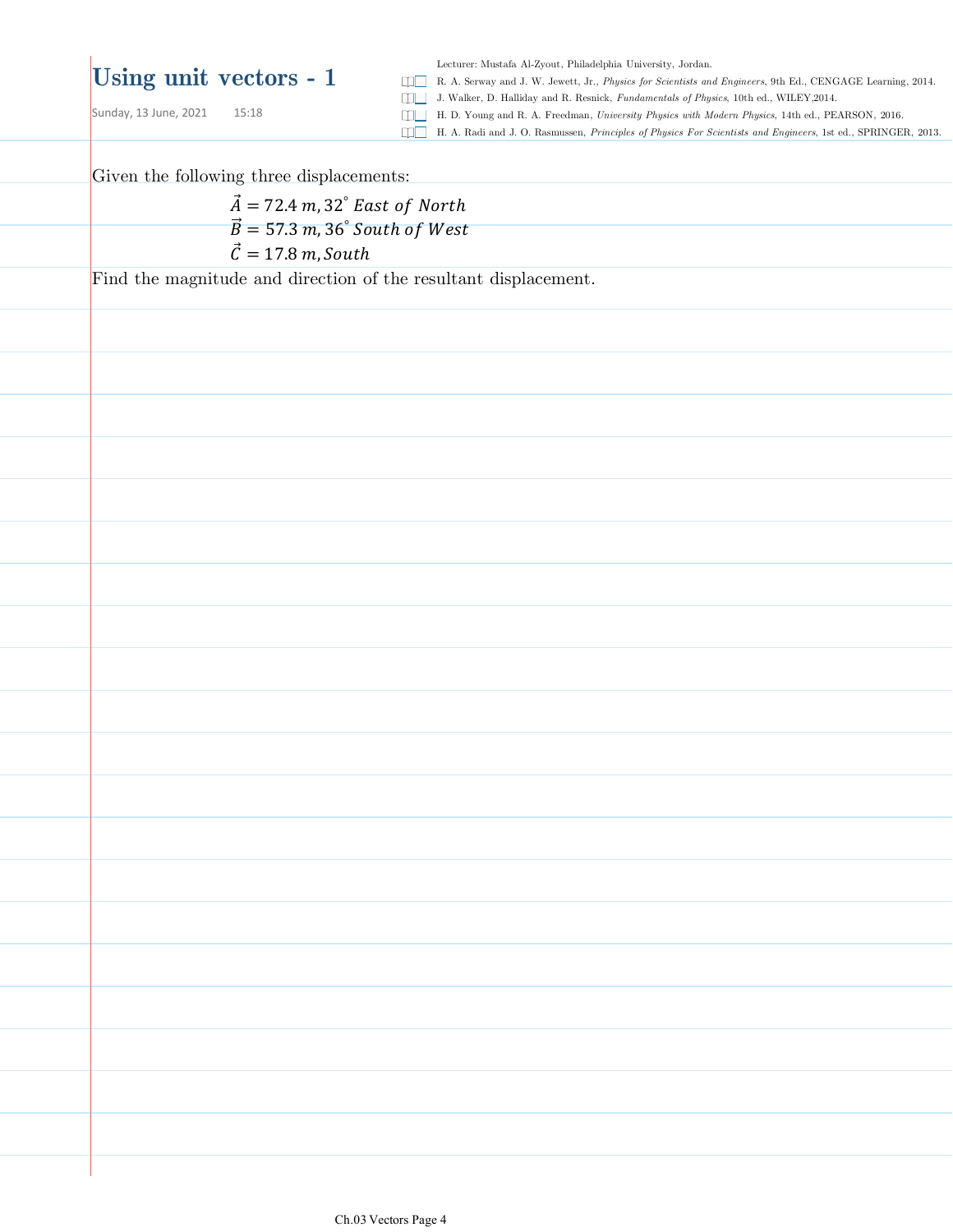Lecturer: Mustafa Al-Zyout, Philadelphia University, Jordan.

R. A. Serway and J. W. Jewett, Jr., *Physics for Scientists and Engineers*, 9th Ed., CENGAGE Learning, 2014.

J. Walker, D. Halliday and R. Resnick, *Fundamentals of Physics*, 10th ed., WILEY,2014.

Sunday, 13 June, 2021 15:08

H. D. Young and R. A. Freedman, *University Physics with Modern Physics*, 14th ed., PEARSON, 2016.

H. A. Radi and J. O. Rasmussen, *Principles of Physics For Scientists and Engineers*, 1st ed., SPRINGER, 2013.

A car travels 20  $km$  due north and then 35  $km$  in a direction 60° west of north. Find the magnitude and direction of the car's resultant displacement.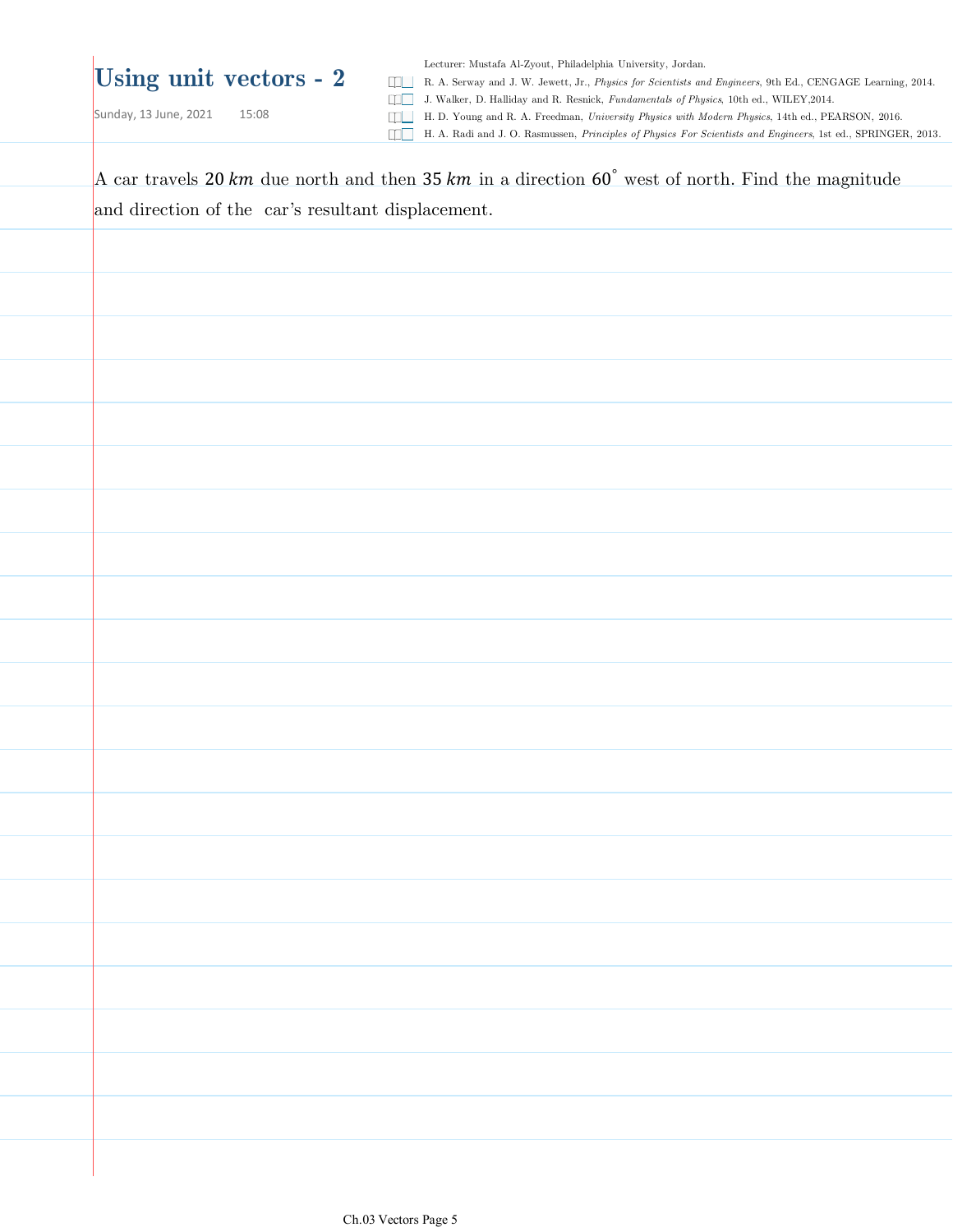Lecturer: Mustafa Al-Zyout, Philadelphia University, Jordan.

R. A. Serway and J. W. Jewett, Jr., *Physics for Scientists and Engineers*, 9th Ed., CENGAGE Learning, 2014.

Friday, 29 January, 2021 21:33

J. Walker, D. Halliday and R. Resnick, *Fundamentals of Physics*, 10th ed., WILEY,2014. H. D. Young and R. A. Freedman, *University Physics with Modern Physics*, 14th ed., PEARSON, 2016.

H. A. Radi and J. O. Rasmussen, *Principles of Physics For Scientists and Engineers*, 1st ed., SPRINGER, 2013.

Find the sum of two displacement vectors  $\vec{A}$  and  $\vec{B}$  lying in the xy plane and given by:  $\vec{A}$  $= (2\hat{i} + 2\hat{j}) m$  and  $\vec{B} = (2\hat{i} - 4\hat{j}) m$ .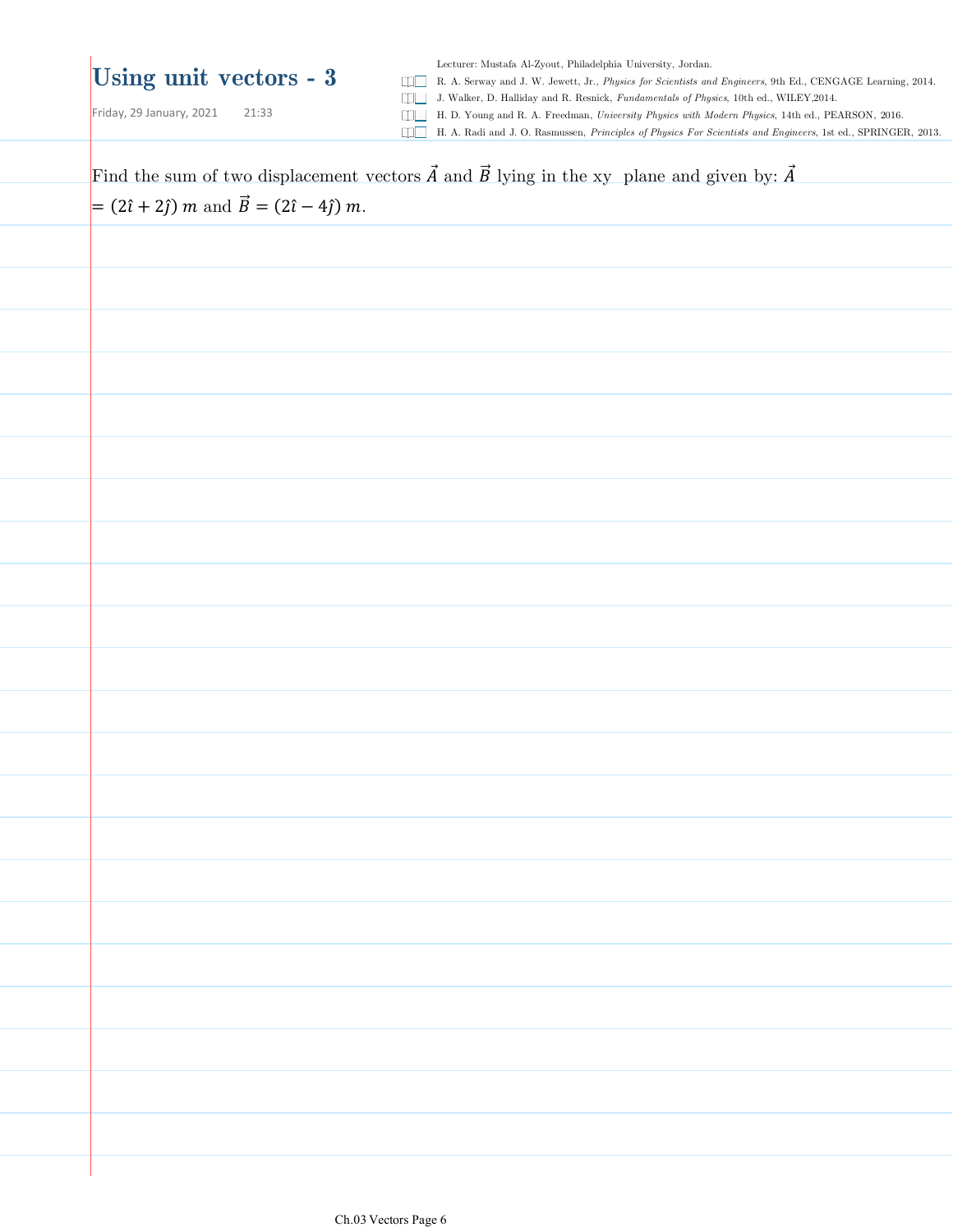Friday, 29 January, 2021 21:33

Lecturer: Mustafa Al-Zyout, Philadelphia University, Jordan.

R. A. Serway and J. W. Jewett, Jr., *Physics for Scientists and Engineers*, 9th Ed., CENGAGE Learning, 2014.

J. Walker, D. Halliday and R. Resnick, *Fundamentals of Physics*, 10th ed., WILEY,2014.

H. D. Young and R. A. Freedman, *University Physics with Modern Physics*, 14th ed., PEARSON, 2016.

H. A. Radi and J. O. Rasmussen, *Principles of Physics For Scientists and Engineers*, 1st ed., SPRINGER, 2013.

| $= (23\hat{i} - 14\hat{j} - 5\hat{k})$ cm and $\vec{C} = (-13\hat{i} + 15\hat{j})$ cm. Find unit-vector notation for the<br>resultant displacement and its magnitude. |  |  |
|-----------------------------------------------------------------------------------------------------------------------------------------------------------------------|--|--|
|                                                                                                                                                                       |  |  |
|                                                                                                                                                                       |  |  |
|                                                                                                                                                                       |  |  |
|                                                                                                                                                                       |  |  |
|                                                                                                                                                                       |  |  |
|                                                                                                                                                                       |  |  |
|                                                                                                                                                                       |  |  |
|                                                                                                                                                                       |  |  |
|                                                                                                                                                                       |  |  |
|                                                                                                                                                                       |  |  |
|                                                                                                                                                                       |  |  |
|                                                                                                                                                                       |  |  |
|                                                                                                                                                                       |  |  |
|                                                                                                                                                                       |  |  |
|                                                                                                                                                                       |  |  |
|                                                                                                                                                                       |  |  |
|                                                                                                                                                                       |  |  |
|                                                                                                                                                                       |  |  |
|                                                                                                                                                                       |  |  |
|                                                                                                                                                                       |  |  |
|                                                                                                                                                                       |  |  |
|                                                                                                                                                                       |  |  |
|                                                                                                                                                                       |  |  |
|                                                                                                                                                                       |  |  |
|                                                                                                                                                                       |  |  |
|                                                                                                                                                                       |  |  |
|                                                                                                                                                                       |  |  |
|                                                                                                                                                                       |  |  |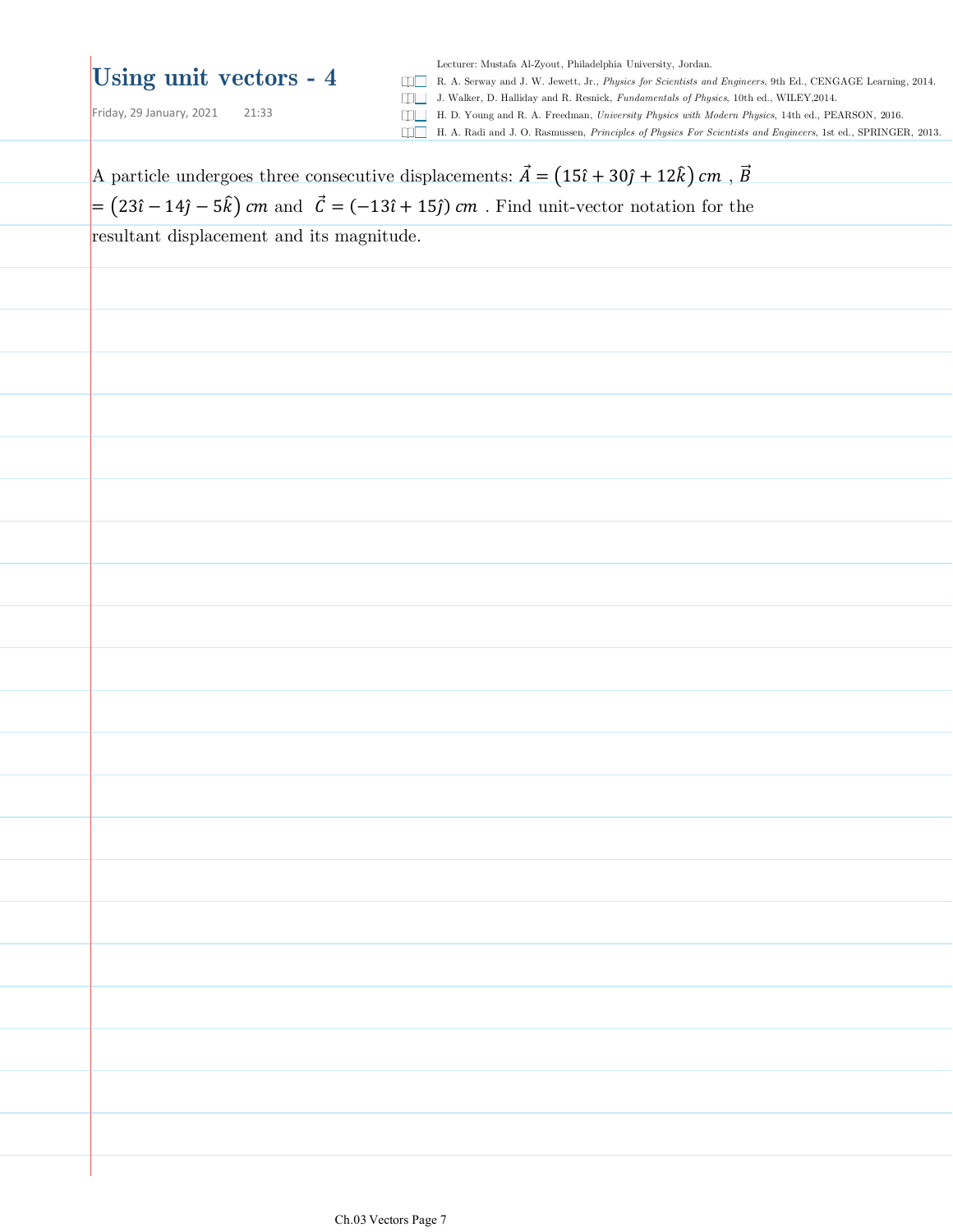Friday, 29 January, 2021 21:33

Lecturer: Mustafa Al-Zyout, Philadelphia University, Jordan.

R. A. Serway and J. W. Jewett, Jr., *Physics for Scientists and Engineers*, 9th Ed., CENGAGE Learning, 2014.

J. Walker, D. Halliday and R. Resnick, *Fundamentals of Physics*, 10th ed., WILEY,2014.

H. D. Young and R. A. Freedman, *University Physics with Modern Physics*, 14th ed., PEARSON, 2016.

H. A. Radi and J. O. Rasmussen, *Principles of Physics For Scientists and Engineers*, 1st ed., SPRINGER, 2013.

Given the two displacements:  $\vec{A} = (15\hat{i} + 30\hat{j} + 12\hat{k})$  cm and  $\vec{B} = (23\hat{i} - 14\hat{j} - 5\hat{k})$  cm. Find the magnitude of the displacement  $2\vec{A} - \vec{B}$ .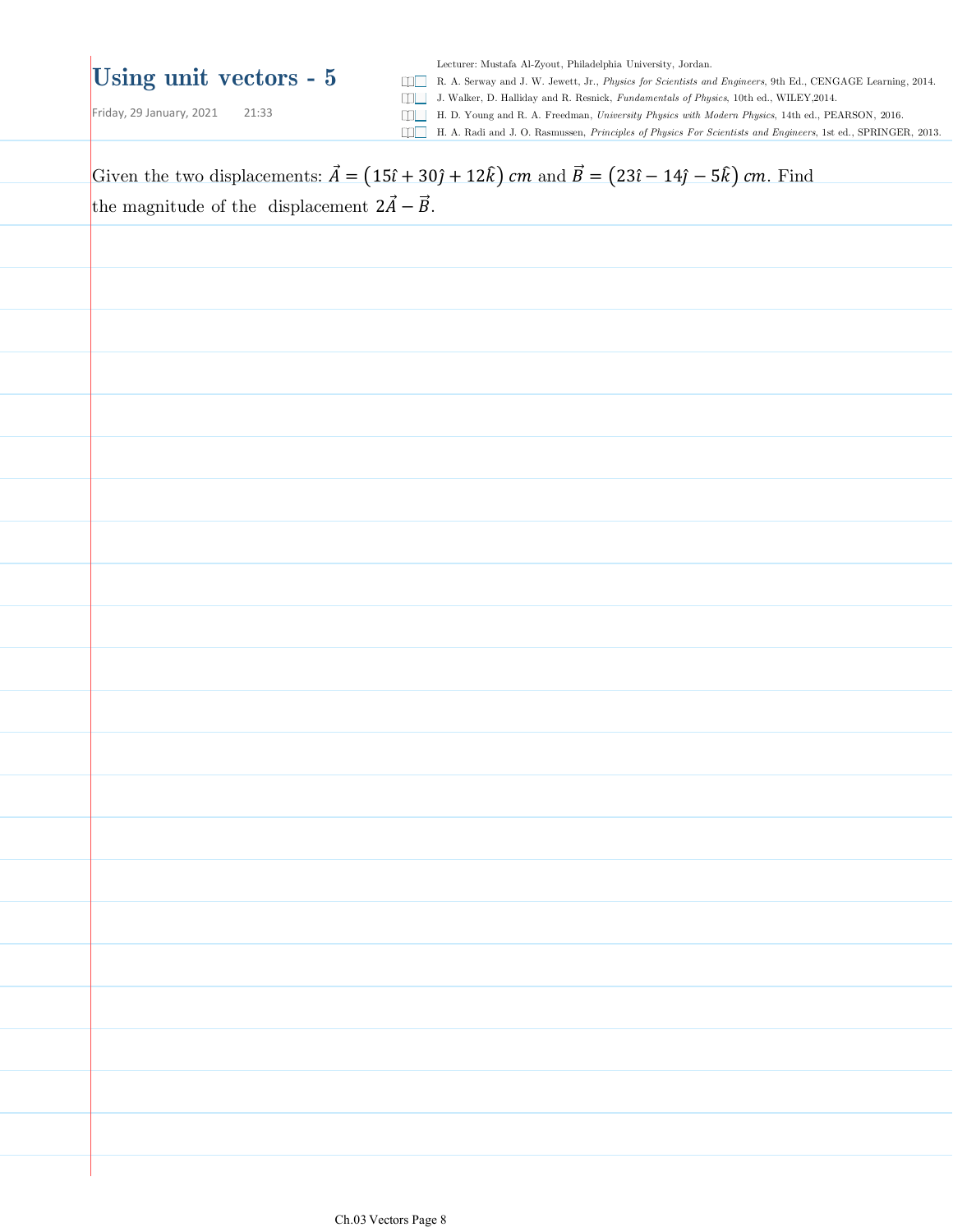## **The scalar product-1**

Lecturer: Mustafa Al-Zyout, Philadelphia University, Jordan.

R. A. Serway and J. W. Jewett, Jr., *Physics for Scientists and Engineers*, 9th Ed., CENGAGE Learning, 2014.

J. Walker, D. Halliday and R. Resnick, *Fundamentals of Physics*, 10th ed., WILEY,2014.

Sunday, 13 June, 2021 16:12

- H. D. Young and R. A. Freedman, *University Physics with Modern Physics*, 14th ed., PEARSON, 2016.
- H. A. Radi and J. O. Rasmussen, *Principles of Physics For Scientists and Engineers*, 1st ed., SPRINGER, 2013.

| Find the scalar product of the two vectors | ν                          |
|--------------------------------------------|----------------------------|
| shown in the figure. The magnitudes of the | $\vec{B}$                  |
| vectors are $A = 4$ and $B = 5$ .          | $130.0^\circ$<br>$\vec{A}$ |
|                                            | φ                          |
|                                            |                            |
|                                            | $53.0^\circ$<br>x          |
|                                            |                            |
|                                            |                            |
|                                            |                            |
|                                            |                            |
|                                            |                            |
|                                            |                            |
|                                            |                            |
|                                            |                            |
|                                            |                            |
|                                            |                            |
|                                            |                            |
|                                            |                            |
|                                            |                            |
|                                            |                            |
|                                            |                            |
|                                            |                            |
|                                            |                            |
|                                            |                            |
|                                            |                            |
|                                            |                            |
|                                            |                            |
|                                            |                            |
|                                            |                            |
|                                            |                            |
|                                            |                            |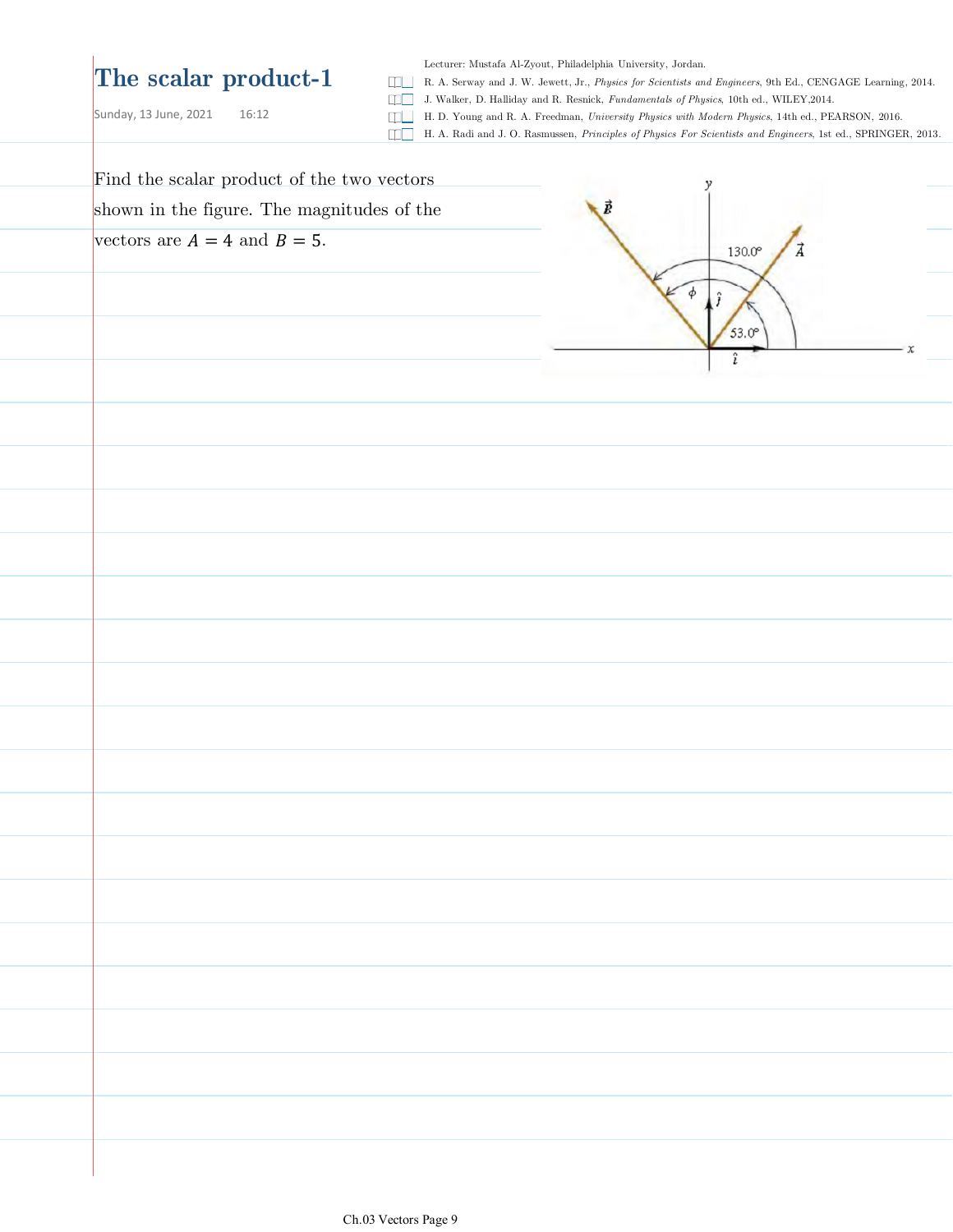## **The scalar product-2**

Lecturer: Mustafa Al-Zyout, Philadelphia University, Jordan.

R. A. Serway and J. W. Jewett, Jr., *Physics for Scientists and Engineers*, 9th Ed., CENGAGE Learning, 2014.

Friday, 29 January,  $2021$  21:33

J. Walker, D. Halliday and R. Resnick, *Fundamentals of Physics*, 10th ed., WILEY,2014.

H. D. Young and R. A. Freedman, *University Physics with Modern Physics*, 14th ed., PEARSON, 2016.

H. A. Radi and J. O. Rasmussen, *Principles of Physics For Scientists and Engineers*, 1st ed., SPRINGER, 2013.

| The figure shows two vectors lying in the xy plane, if $ \vec{A}  = 6$ ,          |          |  |
|-----------------------------------------------------------------------------------|----------|--|
| $ \vec{B}  = 5$ and $\alpha = 40^{\circ}$ . Determine the scalar product of them. | B        |  |
|                                                                                   | $\alpha$ |  |
|                                                                                   | А        |  |
|                                                                                   |          |  |
|                                                                                   |          |  |
|                                                                                   |          |  |
|                                                                                   |          |  |
|                                                                                   |          |  |
|                                                                                   |          |  |
|                                                                                   |          |  |
|                                                                                   |          |  |
|                                                                                   |          |  |
|                                                                                   |          |  |
|                                                                                   |          |  |
|                                                                                   |          |  |
|                                                                                   |          |  |
|                                                                                   |          |  |
|                                                                                   |          |  |
|                                                                                   |          |  |
|                                                                                   |          |  |
|                                                                                   |          |  |
|                                                                                   |          |  |
|                                                                                   |          |  |
|                                                                                   |          |  |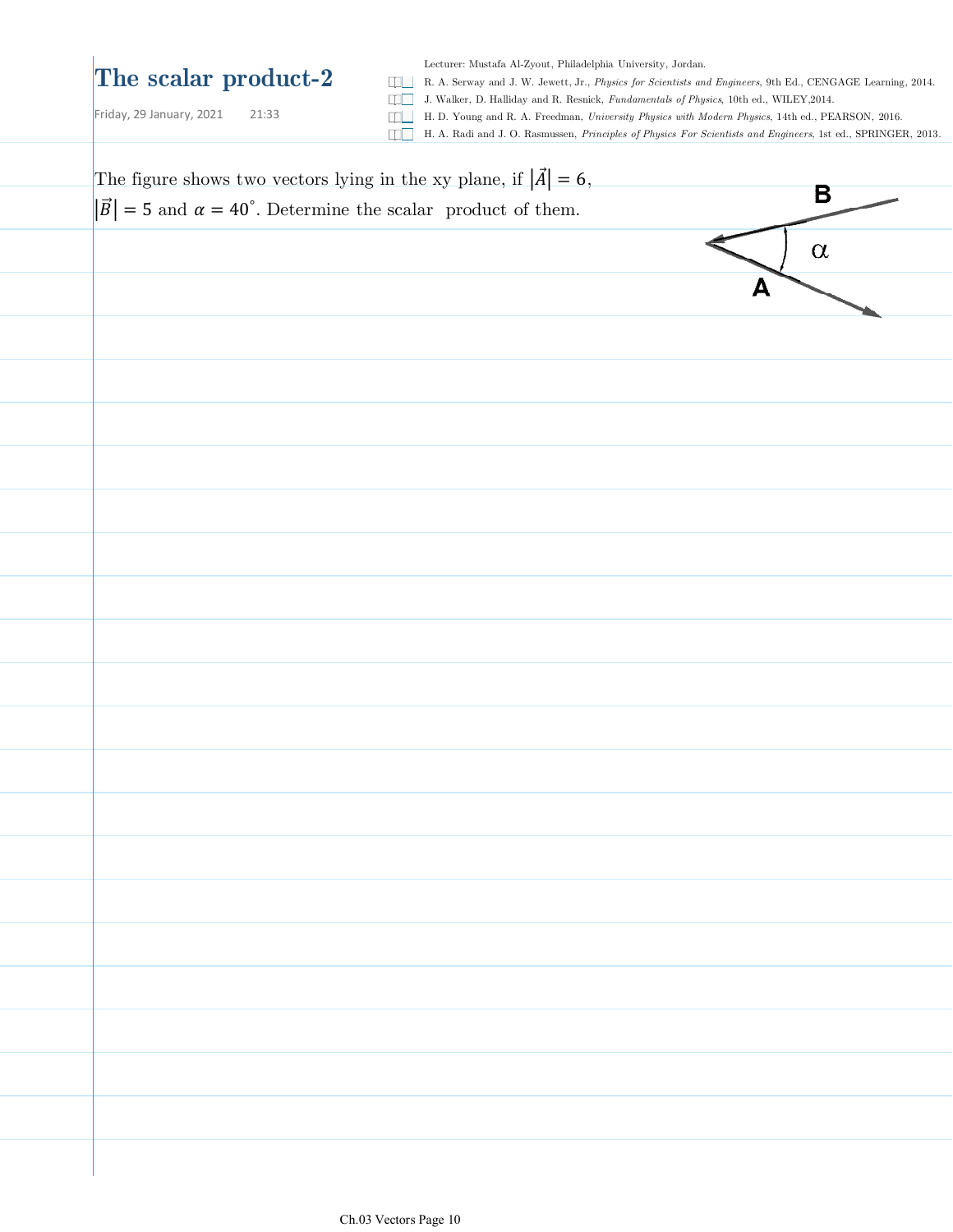## **The scalar product-3**

Friday, 29 January, 2021 21:33

Lecturer: Mustafa Al-Zyout, Philadelphia University, Jordan. R. A. Serway and J. W. Jewett, Jr., *Physics for Scientists and Engineers*, 9th Ed., CENGAGE Learning, 2014. J. Walker, D. Halliday and R. Resnick, *Fundamentals of Physics*, 10th ed., WILEY,2014. H. D. Young and R. A. Freedman, *University Physics with Modern Physics*, 14th ed., PEARSON, 2016.

H. A. Radi and J. O. Rasmussen, *Principles of Physics For Scientists and Engineers*, 1st ed., SPRINGER, 2013.

Vectors  $\vec{A}$  and  $\vec{B}$  have magnitudes of 3 units and 4 units, respectively.

- $\circ~$  What is the angle between the directions of  $\vec{A}$  and  $\vec{B}$  if  $\vec{A} \cdot \vec{B} = 0$
- $\circ$  What is the angle between the directions of  $\vec{A}$  and  $\vec{B}$  if  $\vec{A} \cdot \vec{B} = 12$
- $\circ$  What is the angle between the directions of  $\vec{A}$  and  $\vec{B}$  if  $\vec{A} \cdot \vec{B} = -12$